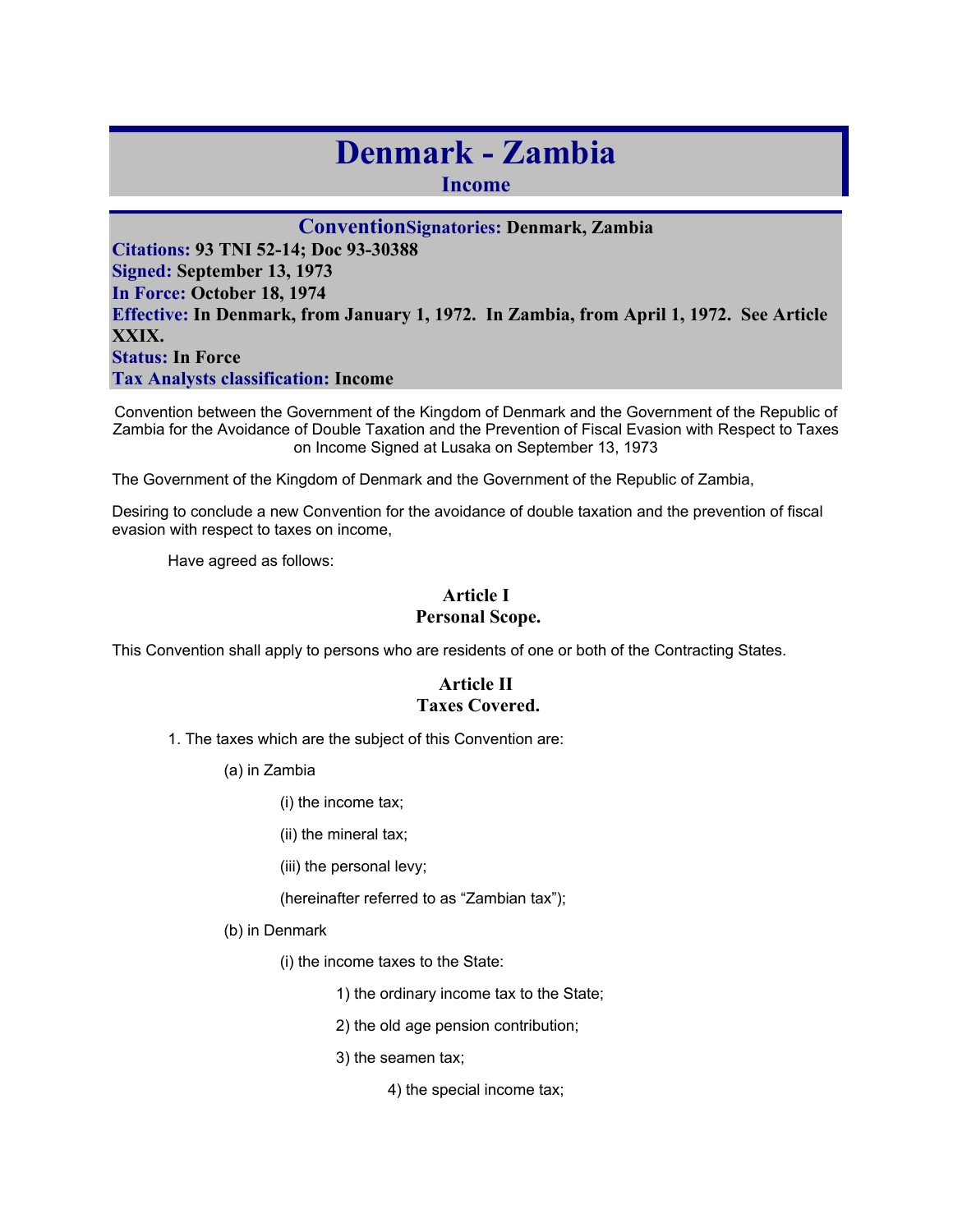5) the tax on dividends;

(ii) the communal income taxes:

1) the ordinary municipal income tax;

2) the church tax;

3) the municipal income tax to the County;

(hereinafter referred to as "Danish tax").

2. This Convention shall also apply to any identical or substantially similar taxes which are imposed in addition to, or in place of, the existing taxes subsequent to the date of signature of this Convention.

3. At the end of each year the competent authorities of the Contracting States shall notify to each other any substantial changes which have been made in their respective taxation laws.

#### **Article III General Definitions.**

1. In this Convention, unless the context otherwise requires:

(a) the term "Zambia" means the Republic of Zambia;

(b) the term "Denmark" means the Kingdom of Denmark, including any area within which, under the laws of Denmark and in accordance with international law, the sovereign rights of Denmark with respect to the exploration and exploitation of the natural resources of the continental shelf may be exercised; the term does not comprise the Faroe Islands and Greenland;

(c) the terms "a Contracting State" and "the other Contracting State" mean Zambia or Denmark as the context requires;

(d) the term "tax" means Zambian tax or Danish tax, as the context requires;

(e) the term "company" means any body corporate, or any entity which is treated as a body corporate for tax purposes;

(f) the term "person" includes an individual and any body of persons corporate or not corporate;

(g) the terms "resident of a Contracting State" and "resident of the other Contracting State" mean a person who is a resident of Zambia or a person who is a resident of Denmark as the context requires;

(h) the terms "Zambian enterprise" and "Danish enterprise" mean respectively an industrial, mining, commercial, plantation, agricultural or pastoral enterprise or undertaking or any like enterprise or undertaking carried on by a resident of Zambia and an industrial, mining, commercial, plantation, agricultural or pastoral enterprise or undertaking or any like enterprise or undertaking carried on by a resident of Denmark;

(i) the terms "enterprise of a Contracting State" and "enterprise of the other Contracting State" mean a Zambian enterprise or a Danish enterprise, as the context requires;

(j) the term "international traffic" means any voyage of a ship or aircraft operated by an enterprise of a Contracting State, except where the voyage is confined solely to places within the other Contracting State;

(k) the term "competent authority" means:

(i) in the case of Zambia, the Commissioner of Taxes or his authorised representative;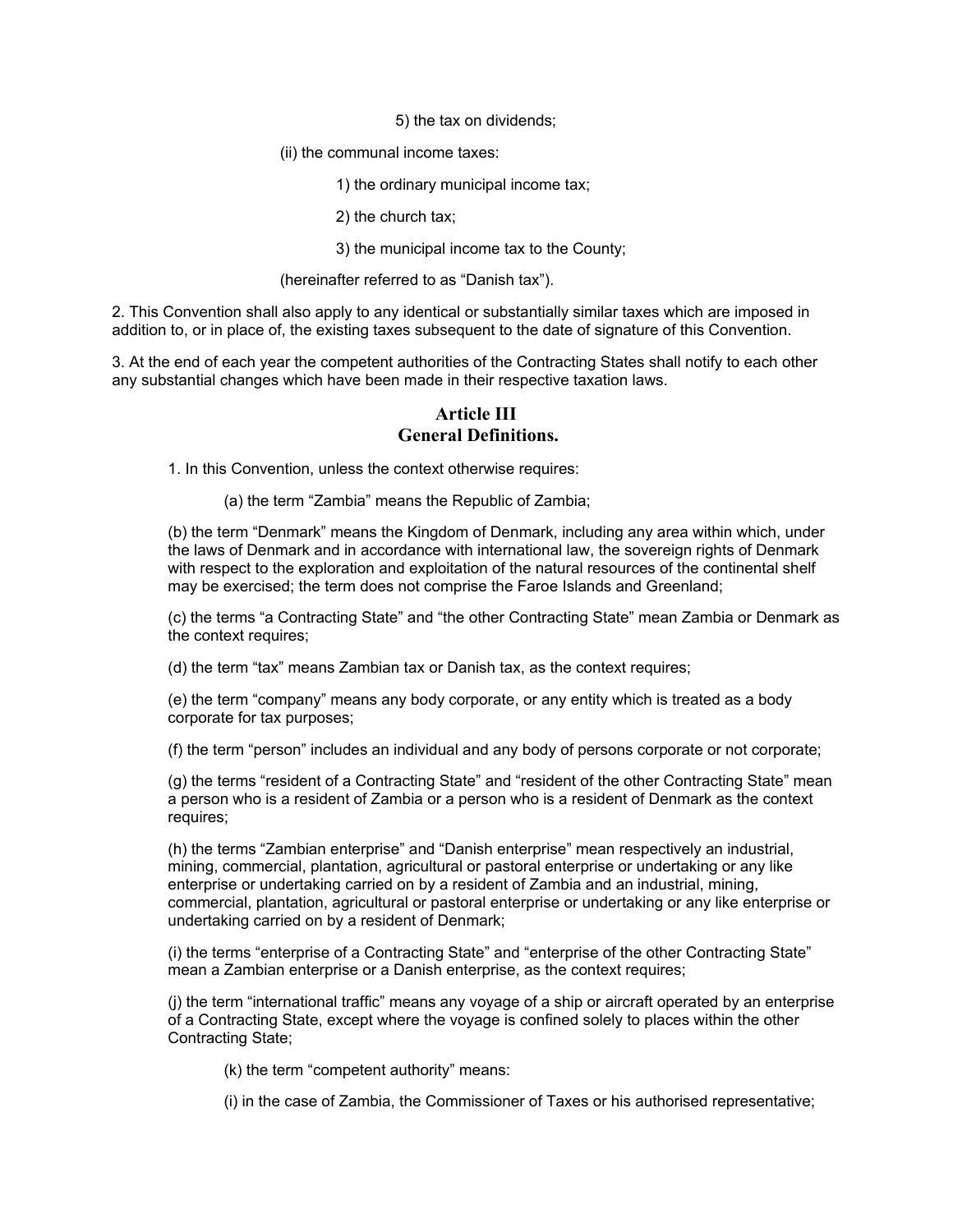(ii) in the case of Denmark, the Minister of Finance or his authorised representative.

2. In the application of the provisions of this Convention by a Contracting State, any term not otherwise defined shall, unless the context otherwise requires, have the meaning which it has under the laws of that Contracting State relating to the taxes which are the subject of this Convention.

## **Article IV Fiscal Domicile.**

1. For the purposes of this Convention, the term "resident of a Contracting State" means, subject to the provisions of paragraphs 2 and 3 of this Article, any person who, under the law of that State, is liable to taxation therein by reason of his domicile, residence, place of management or any other criterion of a similar nature. The terms "resident of Zambia" and "resident of Denmark" shall be construed accordingly.

2. Where by reason of the provisions of paragraph 1 of this Article an individual is a resident of both Contracting States, then his status shall be determined in accordance with the following rules:

(a) he shall be deemed to be a resident of the Contracting State in which he has a permanent home available to him. If he has a permanent home available to him in both Contracting States, he shall be deemed to be a resident of the Contracting State with which his personal and economic relations are closest (centre of vital interests);

(b) if the Contracting State in which he has his centre of vital interests cannot be determined, or if he has not a permanent home available to him in either Contracting State, he shall be deemed to be a resident of the Contracting State in which he has an habitual abode;

(c) if he has an habitual abode in both Contracting States or in neither of them, he shall be deemed to be a resident of the Contracting State of which he is a national;

(d) if he is a national of both Contracting States or of neither of them, the competent authorities of the Contracting States shall settle the question by mutual agreement.

3. Where by reason of the provisions of paragraph 1 of this Article a person other than an individual is a resident of both Contracting States, then it shall be deemed to be a resident of the Contracting State in which its place of effective management is situated.

#### **Article V Permanent Establishment.**

1. For the purposes of this Convention the term "permanent establishment" means a fixed place of business in which the business of the enterprise is wholly or partly carried on.

2. The term "permanent establishment" shall include especially:

- (a) a place of management;
- (b) a branch;
- (c) an office;
- (d) a factory;
- (e) a workshop;
- (f) a mine, oil well, quarry or other place of extraction of natural resources;

(g) a building site or construction or assembly project which exists for more than six months.

3. The term "permanent establishment" shall not be deemed to include: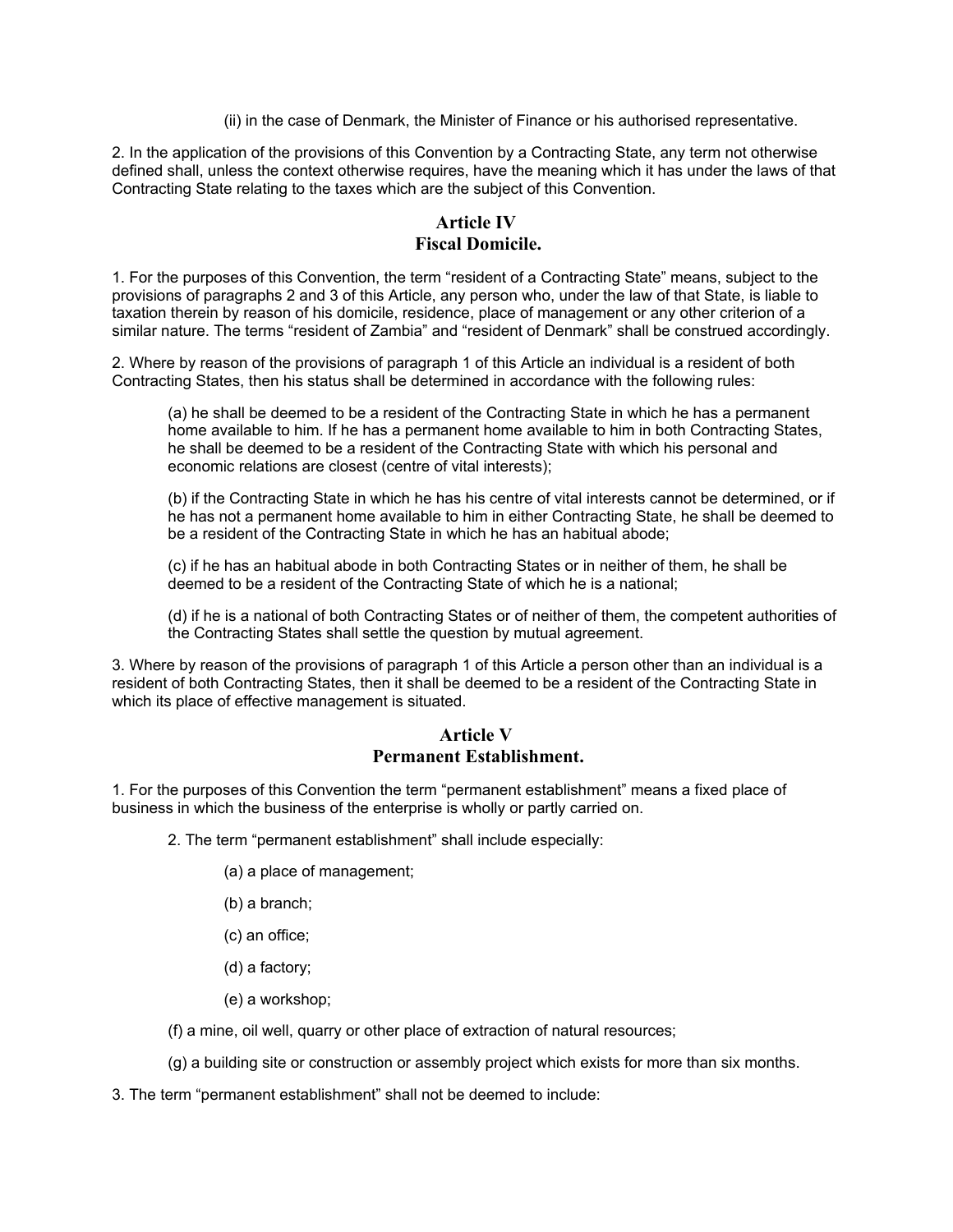(a) the use of facilities solely for the purpose of storage, display, or delivery of goods or merchandise belonging to the enterprise;

(b) the maintenance of a stock of goods or merchandise belonging to the enterprise solely for the purpose of storage, display or delivery;

(c) the maintenance of a stock of goods or merchandise belonging to the enterprise solely for the purpose of processing by another enterprise;

(d) the maintenance of a fixed place of business solely for the purpose of purchasing goods or merchandise or for collecting information, for the enterprise;

(e) the maintenance of a fixed place of business solely for the purpose of advertising, for the supply of information, for scientific research or for similar activities which have a preparatory or auxiliary character, for the enterprise.

4. An enterprise of a Contracting State shall be deemed to have a permanent establishment in the other Contracting State if it carries on supervisory activities in that other Contracting State for more than six months in connection with a construction, installation, or assembly project which is being undertaken in that other Contracting State.

5. A person acting in a Contracting State on behalf of an enterprise of the other Contracting State -- other than an agent of independent status to whom paragraph 6 applies -- shall be deemed to be a permanent establishment in the first-mentioned Contracting State, if he has and habitually exercises in that Contracting State, an authority to conclude contracts in the name of the enterprise, unless his activities are limited to the purchase of goods or merchandise for the enterprise.

6. An enterprise of a Contracting State shall not be deemed to have a permanent establishment in the other Contracting State merely because it carries on business in that other Contracting State through a broker, general commission agent, or any other agent of independent status, where such person is acting in the ordinary course of his business.

7. The fact that a company which is a resident of a Contracting State controls or is controlled by a company which is a resident of the other Contracting State, or which carries on business in that other Contracting State (whether through a permanent establishment or otherwise), shall not of itself constitute for either company a permanent establishment of the other.

#### **Article VI Income from Immovable Property.**

1. Income from immovable property may be taxed in the Contracting State in which such property is situated.

2. The term "immovable property" shall be defined in accordance with the law of the Contracting State in which the property in question is situated. The term shall in any case include property accessory to immovable property, livestock and equipment used in agriculture and forestry, rights to which the provisions of general law respecting landed property apply, usufruct of immovable property and rights to variable or fixed payments as consideration for the working of, or the right to work, mineral deposits, sources and other natural resources; ships, boats and aircraft shall not be regarded as immovable property.

3. The provisions of paragraph 1 shall apply to income derived from the direct use, letting, or use in any other form of immovable property.

4. In the determining of the income from immovable property which a resident of a Contracting State has in the other Contracting State expenses (including interest on debt-claims) which are incurred for the purposes of such property shall be allowed as deductions on the same conditions as are provided for residents of that other Contracting State.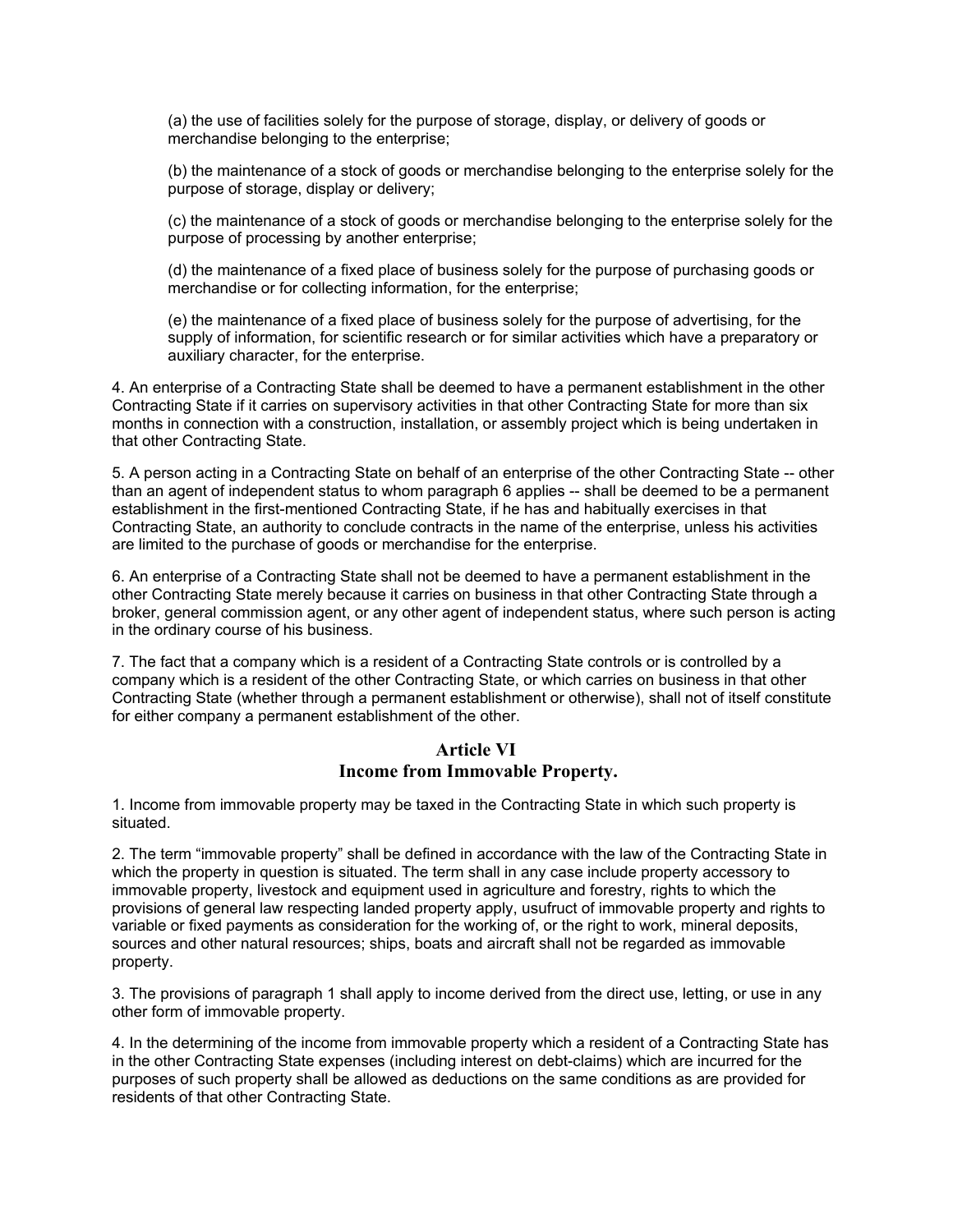5. The provisions of paragraphs 1, 3 and 4 shall also apply to the income from immovable property of an enterprise and to income from immovable property used for the performance of professional services.

# **Article VII Business Profits.**

1. The profits of an enterprise of a Contracting State shall be taxable only in that Contracting State unless the enterprise carries on business in the other Contracting State through a permanent establishment situated therein. If the enterprise carries on business as aforesaid, the profits of the enterprise may be taxed in the other Contracting State but only so much of them as is attributable to that permanent establishment.

2. Where an enterprise of a Contracting State carries on business in the other Contracting State through a permanent establishment situated therein, there shall in each Contracting State be attributed to that permanent establishment the profits which it might be expected to make if it were a distinct and separate enterprise engaged in the same or similar activities under the same or similar conditions and dealing wholly independently with the enterprise of which it is a permanent establishment.

3. In the determination of the profits of a permanent establishment, there shall be allowed as deductions expenses which are incurred for the purposes of the permanent establishment including executive and general administrative expenses so incurred, whether in the Contracting State in which the permanent establishment is situated or elsewhere. If the information available to the competent authorities concerned is inadequate to determine the profits to be attributed to the permanent establishment, nothing in this paragraph shall affect the application of the law of either Contracting State in relation to the liability of the permanent establishment to pay tax on an amount determined by the making of an estimate by the competent authorities of that Contracting State; provided that each estimate shall be made so far as the information available to the competent authorities permits, in accordance with the principles stated in paragraph 4.

4. Insofar as it has been customary in a Contracting State to determine the profits to be attributed to a permanent establishment on the basis of an apportionment of the total profits of the enterprise to its various parts, nothing in paragraph 2 shall preclude that Contracting State from determining the profits to be taxed by such an apportionment as may be customary; the method of apportionment adopted shall, however, be such that the result shall be in accordance with the principles laid down in this Article.

5. No profits shall be attributed to a permanent establishment by reason of the mere purchase by that permanent establishment of goods or merchandise for the enterprise.

6. For the purposes of the preceding paragraphs, the profits to be attributed to the permanent establishment shall be determined by the same method year by year unless there is good and sufficient reason to the contrary.

7. Where profits include items of income which are dealt with separately in other Articles of this Convention, then the provisions of those Articles shall not be affected by the provisions of this Article.

# **Article VIII Shipping and Air Transport.**

1. Notwithstanding the provisions of Articles V and VII, profits of an enterprise from the operation of ships or aircraft in international traffic shall be taxable only in the Contracting State in which the place of effective management of the enterprise is situated.

2. If the place of effective management of a shipping enterprise is aboard a ship, then it shall be deemed to be situated in the Contracting State in which the home harbour of the ship is situated, or, if there is no such home harbour, in the Contracting State of which the operator of the ship is a resident.

# **Article IX**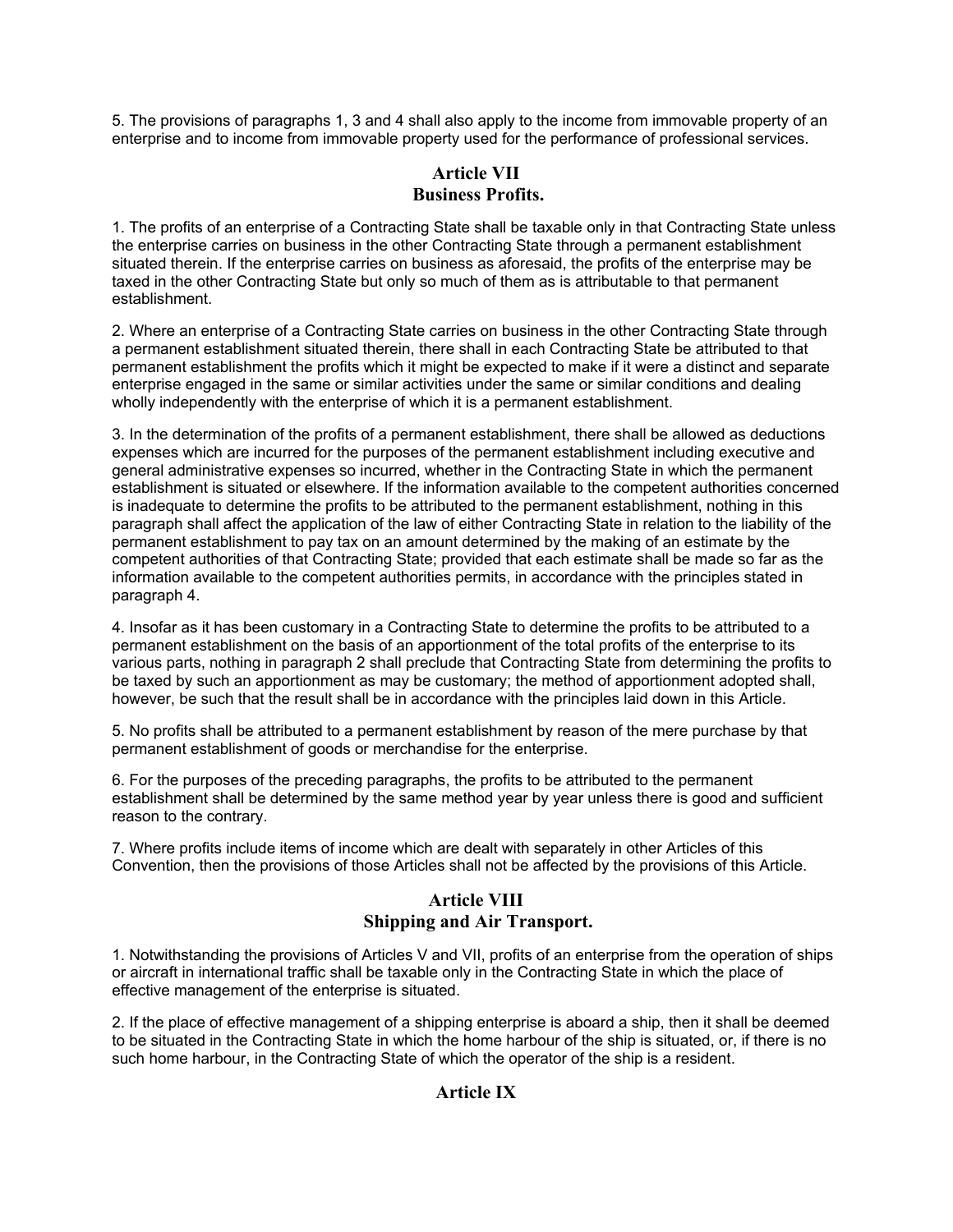#### **Associated Enterprises.**

#### Where

(a) an enterprise of a Contracting State participates directly or indirectly in the management, control or capital of an enterprise of the other Contracting State, or

(b) the same persons participate directly or indirectly in the management, control or capital of an enterprise of a Contracting State and an enterprise of the other Contracting State,

and in either case conditions are made or imposed between the two enterprises in their commercial or financial relations which differ from those which would be made between independent enterprises, then any profits which would, but for those conditions, have accrued to one of the enterprises, but, by reason of those conditions, have not so accrued, may be included in the profits of that enterprise and taxed accordingly.

#### **Article X Dividends.**

1. Dividends paid by a company which is a resident of a Contracting State to a resident of the other Contracting State may be taxed in that other Contracting State.

2. However, such dividends may be taxed in the Contracting State of which the company paying the dividends is a resident, and according to the law of that Contracting State, but the tax so charged shall not exceed 15 per cent of the gross amount of the dividends. The competent authorities of the Contracting States shall by mutual agreement settle the mode of application of this limitation. This paragraph shall not effect the taxation of the company in respect of the profits out of which the dividends are paid.

3. The term "dividends" means income from shares or other rights, not being debt-claims, participating in profits, as well as income from other corporate rights assimilated to income from shares by the law of the Contracting State of which the company making the distribution is a resident.

4. The provisions of paragraphs 1 and 2 shall not apply if the recipient of the dividends, being a resident of a Contracting State has in the other Contracting State of which the company paying the dividends is a resident, a permanent establishment with which the holding by virtue of which the dividends are paid is effectively connected. In such a case, the provisions of Article VII shall apply.

5. Where a company which is a resident of a Contracting State derives profits or income from the other Contracting State, that other State may not impose any tax on the dividends paid by the company to persons who are not residents of that other Contracting State, or subject the company's undistributed profits to a tax on undistributed profits, even if the dividends paid or the undistributed profits consist wholly or partly of profits or income arising in such other Contracting State.

#### **Article XI Interest.**

1. Interest arising in a Contracting State and paid to a resident of the other Contracting State may be taxed in that other Contracting State.

2. However, such interest may be taxed in the Contracting State in which it arises, and according to the law of that Contracting State, but the tax so charged shall not exceed 10 per cent of the gross amount of the interest. The competent authorities of the Contracting States shall by mutual agreement settle the mode of application of this limitation.

3. Notwithstanding the provisions of paragraph 2, interest arising in a Contracting State and paid to the Government of the other Contracting State or local authority thereof or any agency or instrumentality (including a financial institution) wholly owned by that Government in local authority shall be exempt from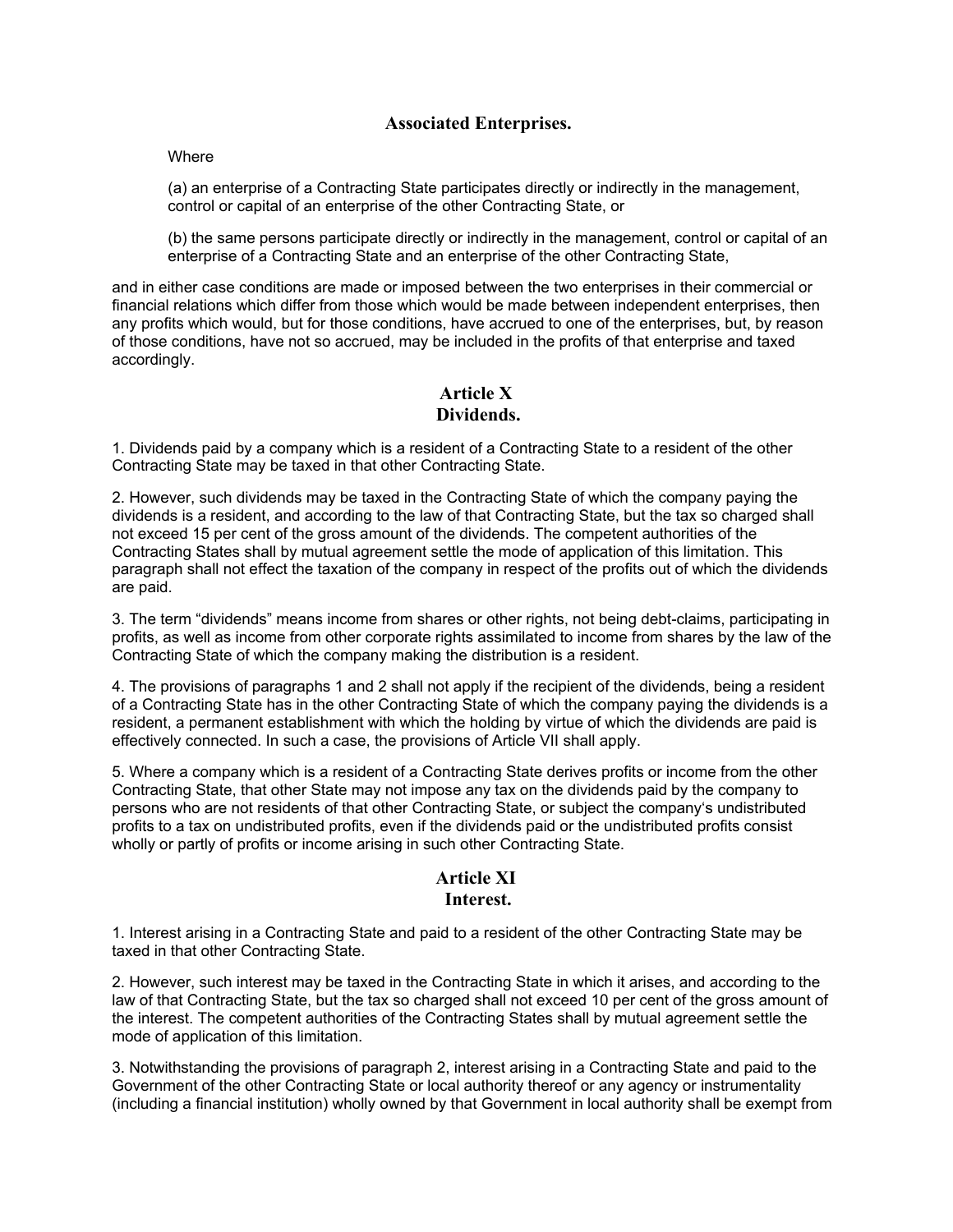tax in the first-mentioned Contracting State.

4. The term "interest" means income from Government securities, from bonds or debentures, whether or not secured by mortgage and whether or not carrying a right to participate in profits, and from debt-claims of every kind, and any excess of the amount repaid in respect of such debt-claims over the amount lent, as well as all other income assimilated to income from money lent by the law of the Contracting State in which the income arises.

5. The provisions of paragraphs 1 and 2 shall not apply if the recipient of the interest, being a resident of a Contracting State, has in the other Contracting State in which the interest arises a permanent establishment with which the debt-claim from which the interest arises is effectively connected. In such a case, the provisions of Article VII shall apply.

6. Interest shall be deemed to arise in a Contracting State when the payer is that Contracting State itself, a local authority or a resident of that Contracting State. Where, however, the person paying the interest, whether he is a resident of a Contracting State or not, has in a Contracting State a permanent establishment in connection with which the indebtedness on which the interest is paid was incurred, and such interest is borne by such permanent establishment, then such interest shall be deemed to arise in the Contracting State in which the permanent establishment is situated.

7. Where, owing to a special relationship between the payer and the recipient or between both of them and some other person, the amount of interest paid, having regard to the debt-claim for which it is paid, exceeds the amount which would have been agreed upon by the payer and the recipient in the absence of such relationship, the provisions of this Article shall apply only to the last-mentioned amount. In that case, the excess part of the payments shall remain taxable according to the law of each Contracting State, due regard being had to the other provisions of this Convention.

#### **Article XII Royalties.**

1. Royalties arising in a Contracting State and paid to a resident of the other Contracting State may be taxed in that other Contracting State.

2. However, such royalties may be taxed in the Contracting State in which they arise, and in accordance with the law of that Contracting State, but tax so charged shall not exceed 15 per cent of the gross amount of the royalties. The competent authorities of the Contracting States shall by mutual agreement settle the mode of application of this limitation.

3. The term "royalties" means payments of any kind received as a consideration for the use of, or the right to use, any copyright of literary, artistic or scientific work (including cinematograph films, video tapes for use in connection with television or tapes for use in connection with radio), any patent, trade mark, design or model, plan, secret formula or process, or for the use of, or the right to use, industrial, commercial, or scientific equipment, or for information concerning industrial, commercial or scientific experience.

4. The provisions of paragraphs 1 and 2 shall not apply if the recipient of the royalties, being a resident of a Contracting State, has in the other Contracting State in which the royalties arise a permanent establishment with which the right or property giving rise to the royalties is effectively connected. In such a case, the provisions of Article VII shall apply.

5. Royalties shall be deemed to arise in a Contracting State when the payer is that Contracting State itself, a local authority or resident of that Contracting State. Where, however, the person paying the royalties, whether he is a resident of a Contracting State or not, has in a Contracting State, a permanent establishment in connection with which the liability to pay the royalties was incurred, and such royalties are borne by such permanent establishment, then such royalties shall be deemed to arise in the Contracting State in which the permanent establishment is situated.

6. Where, owing to a special relationship between the payer and the recipient or between both of them and some other person, the amount of the royalties paid, having regard to the use, right or information for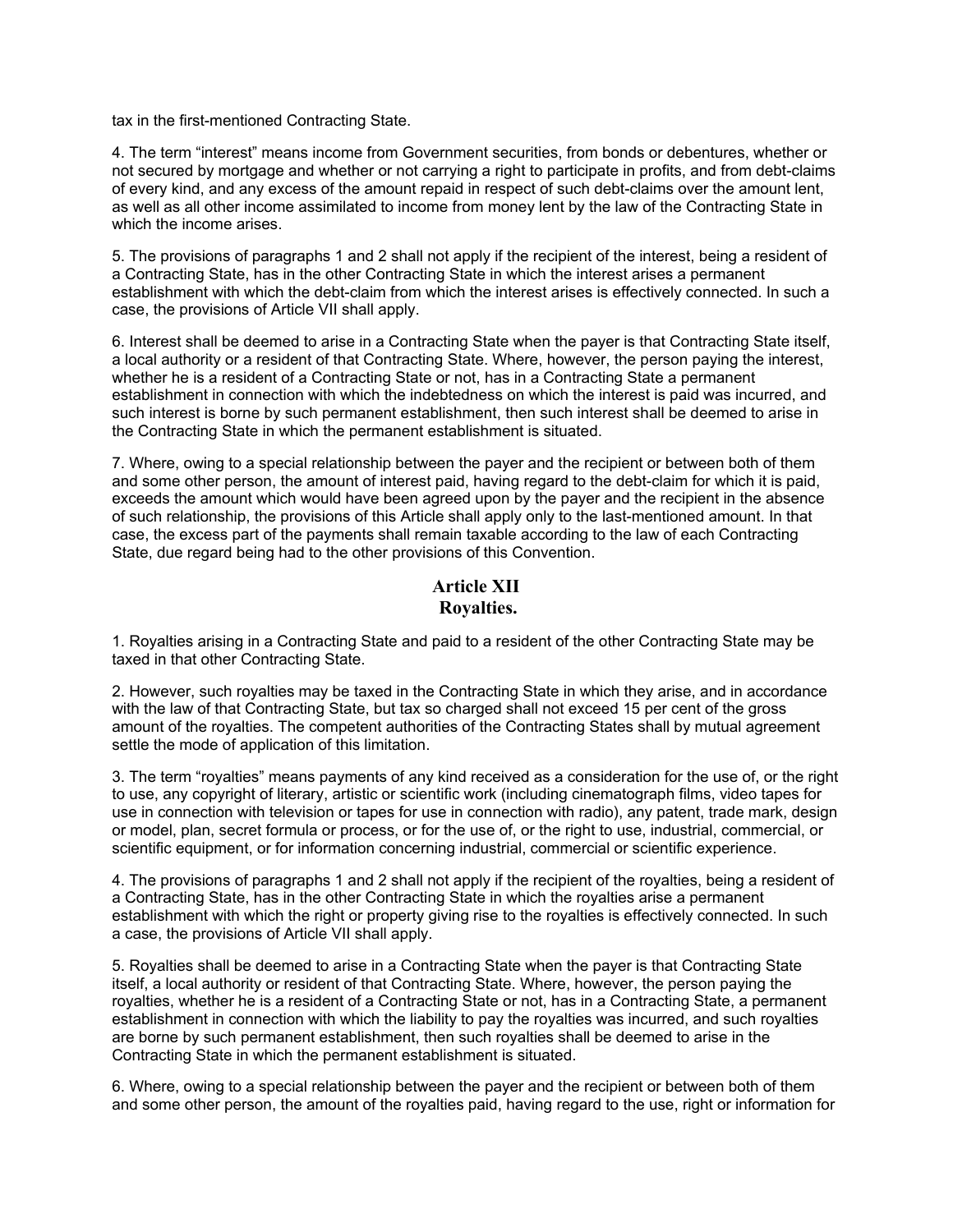which they are paid, exceeds the amount which would have been agreed upon by the payer and the recipient in the absence of such relationship, the provisions of this Article shall apply only to the lastmentioned amount. In that case, the excess part of the payment shall remain taxable according to the law of each Contracting State, due regard being had to the other provisions of this Convention.

# **Article XIII Capital Gains.**

1. Gains from the alienation of immovable property, as defined in paragraph 2 of Article VI, may be taxed in the Contracting State in which such property is situated.

2. Gains from the alienation of movable property forming part of the business property of a permanent establishment which an enterprise of a Contracting State has in the other Contracting State or of movable property pertaining to a fixed base available to a resident of a Contracting State in the other Contracting State for the purpose of performing professional services, including such gains from the alienation of such a permanent establishment (alone or together with the whole enterprise) or of such fixed base, may be taxed in that other Contracting State.

3. Notwithstanding the provisions of paragraph 2, gains derived by an enterprise of a Contracting State from the alienation of ships or aircraft operated in international traffic and movable property pertaining to the operation of such ships and aircraft shall be taxable only in the Contracting State in which the place of effective management of the enterprise is situated.

4. Gains from the alienation of any property other than those mentioned in paragraphs 1, 2 and 3 shall be taxable only in the Contracting State of which the alienator is a resident.

#### **Article XIV Independent Personal Services.**

1. Income derived by a resident of a Contracting State in respect of professional services or other independent activities of a similar character shall be taxable only in that Contracting State unless he has a fixed base regularly available to him in the other Contracting State for the purpose of performing his activities. If he has such a fixed base, the income may be taxed in the other Contracting State but only so much of it as is attributable to that fixed base.

2. The term "professional services" includes, especially, independent scientific, literary, artistic, educational or teaching activities as well as the independent activities of physicians, lawyers, engineers, architects, dentists and accountants.

## **Article XV Dependent Personal Services.**

1. Subject to the provisions of Articles XVI, XVIII, XIX and XX, salaries, wages and other similar remuneration derived by a resident of a Contracting State in respect of an employment shall be taxable only in that Contracting State unless the employment is exercised in the other Contracting State. If the employment is so exercised, such remuneration as is derived therefrom may be taxed in that other Contracting State.

2. Notwithstanding the provisions of paragraph 1, remuneration derived by a resident of a Contracting State in respect of an employment exercised in the other Contracting State shall be taxable only in the first-mentioned Contracting State if:

(a) the recipient is present in the other Contracting State for a period or periods not exceeding in the aggregate 183 days in the income year or charge year concerned; and

(b) the remuneration is paid by, or on behalf of, an employer who is not a resident of the other Contracting State; and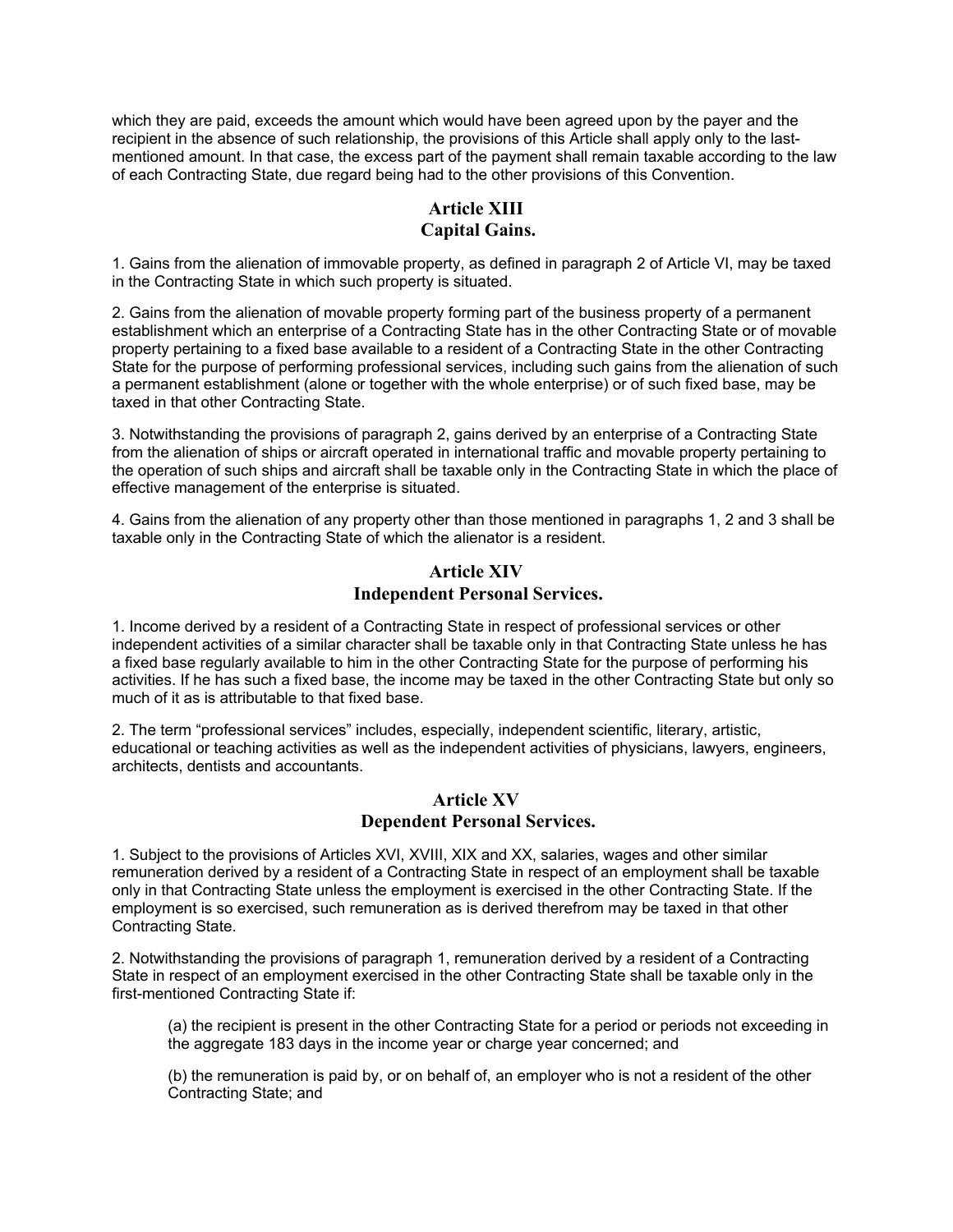(c) the remuneration is not borne by a permanent establishment or a fixed base which the employer has in the other Contracting State.

3. Notwithstanding the provisions of paragraphs 1 and 2, remuneration in respect of employment exercised aboard a ship or aircraft in international traffic may be taxed in the Contracting State in which the place of effective management of the enterprise is situated.

#### **Article XVI**

#### **Directors' Fees.**

Directors' fees and similar payments derived by a resident of a Contracting State in his capacity as a member of the board of directors of a company which is a resident of the other Contracting State may be taxed in that other Contracting State.

## **Article XVII Artistes and Athletes.**

Notwithstanding anything contained in this Convention, income derived by public entertainers such as theatre, motion picture, radio or television artistes and musicians and by athletes from their personal activities as such, may be taxed in the Contracting State in which these activities are exercised.

#### **Article XVIII Pensions.**

Subject to the provisions of paragraph 1 of Article XIX, any pension or similar remuneration derived from sources within a Contracting State in consideration of past employment by an individual who is a resident of the other Contracting State and subject to tax in respect of that other Contracting State shall be exempt from tax in the first-mentioned Contracting State.

# **Article XIX**

#### **Governmental Functions.**

1. Remuneration, including pensions, paid by or out of funds created by a Contracting State or a local authority thereof to any individual in respect of services rendered to that Contracting State or local authority thereof in the discharge of functions of a governmental nature shall be taxable only in that Contracting State.

2. The provisions of Articles XV, XVI and XVIII shall apply to remuneration or pensions in respect of services rendered in connection with any trade or business carried on by one of the Contracting States or a local authority thereof.

# **Article XX**

#### **Research Personnel and Students.**

1. The remuneration which an individual who is or was formerly a resident of a Contracting State receives for undertaking study or research at a high level during a period of temporary residence not exceeding two years at a university, research institute, school, college or other similar establishment in the other Contracting State shall not be taxable in that other Contracting State.

2. Payments which a student or business apprentice who is or was formerly a resident of a Contracting State and who is present in the other Contracting State solely for the purpose of his education or training receives for the purpose of his maintenance, education or training shall not be taxed in that other Contracting State, provided that such payments are made to him from sources outside that other Contracting State.

3. Remuneration which a student or business apprentice who is or was formerly a resident of a Contracting State derives from an employment which he exercises in the other Contracting State shall not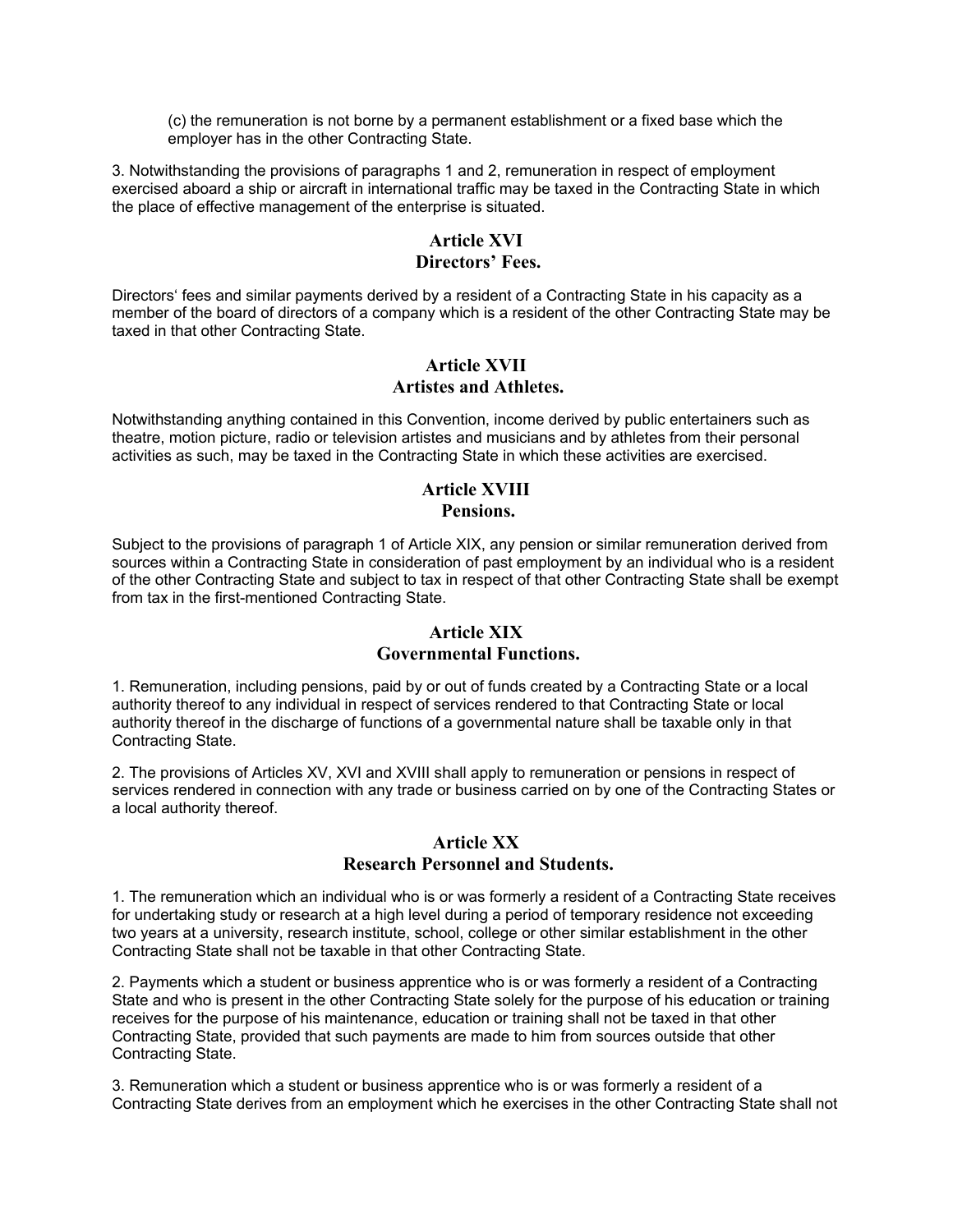be taxed in that other Contracting State provided that such employment is directly related to his studies or training or is undertaken for the sole purpose of his maintenance.

#### **Article XXI Income not Expressly Mentioned.**

Items of income of a resident of a Contracting State which are not expressly mentioned in the foregoing Articles of this Convention shall be taxable only in that Contracting State.

#### **Article XXII Personal Allowances.**

1. Individuals who are residents of Denmark may claim the same personal allowances, reliefs and reductions for the purposes of tax as Zambian nationals who are not residents of Zambia.

2. Individuals who are residents of Zambia may claim the same personal allowances, reliefs and reductions for the purposes of Danish tax as Danish nationals who are not residents of Denmark.

## **Article XXIII**

Elimination of Double Taxation (Credit method).

1. (a) Where a resident of Zambia derives income from Denmark which may be taxed in Denmark in accordance with the laws of Denmark and the provisions of this Convention, the amount of Danish tax payable in respect of that income shall be allowed as a credit against Zambian tax imposed on that resident. The amount of credit, however, shall not exceed that part of the Zambian tax payable under the laws of Zambia which is appropriate to that income, before allowing the credit.

(b) Where the income derived from Denmark is a dividend paid by a company which is a resident of Denmark, the credit shall take into account the Danish tax payable in respect of its profits by the company paying the dividend.

2. (a) Where a resident of Denmark derives income from Zambia which may be taxed in Zambia in accordance with the laws of Zambia and the provisions of this Convention, the amount of Zambian tax payable in respect of that income shall be allowed as a credit against Danish tax imposed on that resident. The amount of credit, however, shall not exceed that part of the Danish tax payable under the laws of Denmark which is appropriate to that income, before allowing the credit.

(b) Where the income derived from Zambia is a dividend paid by a company which is a resident of Zambia, the credit shall take into account the Zambian tax payable in respect of its profits by the company paying the dividend.

3. For the purposes of paragraph 2 the term "may be taxed in Zambia" shall be deemed to include any amount which would have been payable as Zambian tax, but for an exemption or reduction for tax granted under the Pioneer Industries (Relief from Income Tax) Act, 1965, or any other Zambian law of similar purpose and effect.

## **Article XXIV Non-discrimination.**

1. The nationals of a Contracting State shall not be subjected in the other Contracting State to any taxation or any requirement connected therewith which is other or more burdensome than the taxation and connected requirements to which nationals of that other Contracting State in the same circumstances are or may be subjected.

- 2. The term "nationals" means:
- (a) all individuals possessing the nationality of a Contracting State;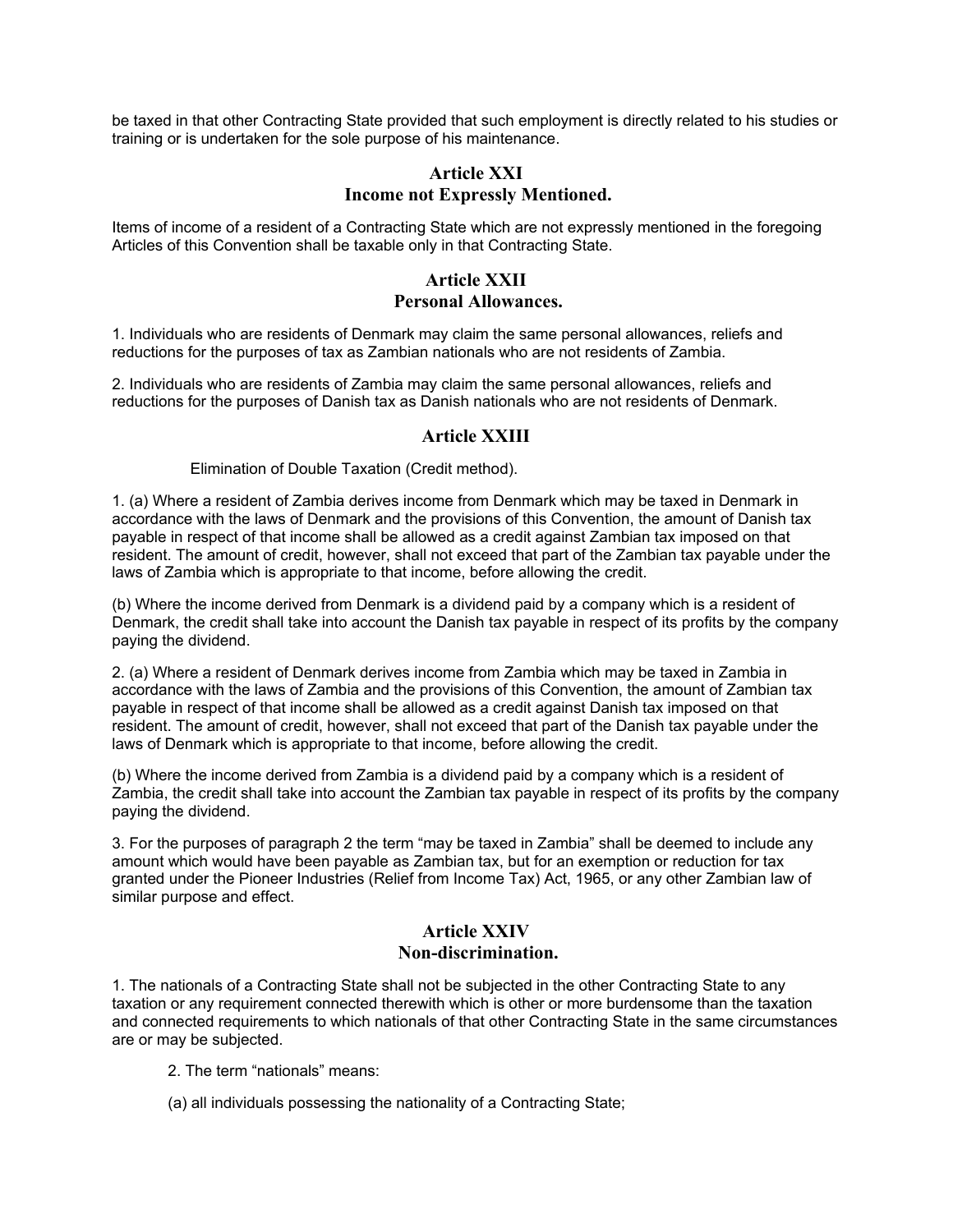(b) all legal persons, partnerships and associations deriving their status as such from the law in force in a Contracting State.

3. The taxation on a permanent establishment which an enterprise of a Contracting State has in the other Contracting State shall not be less favourably levied in that other Contracting State than the taxation levied on enterprises of that other Contracting State carrying on the same activities.

4. Enterprises of a Contracting State, the capital of which is wholly or partly owned or controlled, directly or indirectly, by one or more residents of the other Contracting State, shall not be subjected in the firstmentioned Contracting State to any taxation or any requirement connected therewith which is other or more burdensome than the taxation and connected requirements to which other similar enterprises of that first-mentioned Contracting State are or may be subjected.

5. Nothing contained in this Article shall be construed as obliging either Contracting State to grant to individuals not resident in that State any of the personal allowances, reliefs and reductions for tax purposes which are granted to individuals so resident, nor as obliging Zambia to grant to non-nationals the relief available to Zambian nationals under Section 42 C of the Zambian Income tax Act 1966.

6. In this Article the term "taxation" means taxes of every kind and description.

## **Article XXV Mutual Agreement Procedure.**

1. Where a resident of a Contracting State considers that the actions of one or both of the Contracting States result or will result for him in taxation not in accordance with this Convention, he may, notwithstanding the remedies provided by the national laws of those Contracting States, present his case to the competent authority of the Contracting State of which he is a resident.

2. The competent authority shall endeavour, if the objection appears to be justified and if it is not able to arrive at an appropriate solution, to resolve the case by mutual agreement with the competent authority of the other Contracting State, with a view to the avoidance of taxation not in accordance with this **Convention** 

3. The competent authorities of the Contracting States shall endeavour to resolve by mutual agreement any difficulties or doubts arising as to the interpretation or application of this Convention. They may also consult together for the elimination of double taxation in cases not provided for in this Convention.

4. The competent authorities of the Contracting States may communicate with each other directly for the purpose of reaching an agreement in the sense of the preceding paragraphs.

## **Article XXVI Exchange of Information.**

1. The competent authorities of the Contracting States shall exchange such information as is necessary for the carrying out of this Convention and of the domestic laws of the Contracting States concerning taxes covered by this Convention insofar as the taxation thereunder is in accordance with this Convention. Any information so exchanged shall not be disclosed to any persons or authorities other than persons, including a court or other adjudicating authority, concerned with the assessment or collection of those taxes or the determination of appeals in relation thereto.

2. In no case shall the provisions of paragraph 1 be construed so as to impose on a Contracting State the obligation:

(a) to carry out administrative measures at variance with the laws or the administrative practice of that or of the other Contracting State;

(b) to supply particulars which are not obtainable under the laws or in the normal course of the administration of that or of the other Contracting State;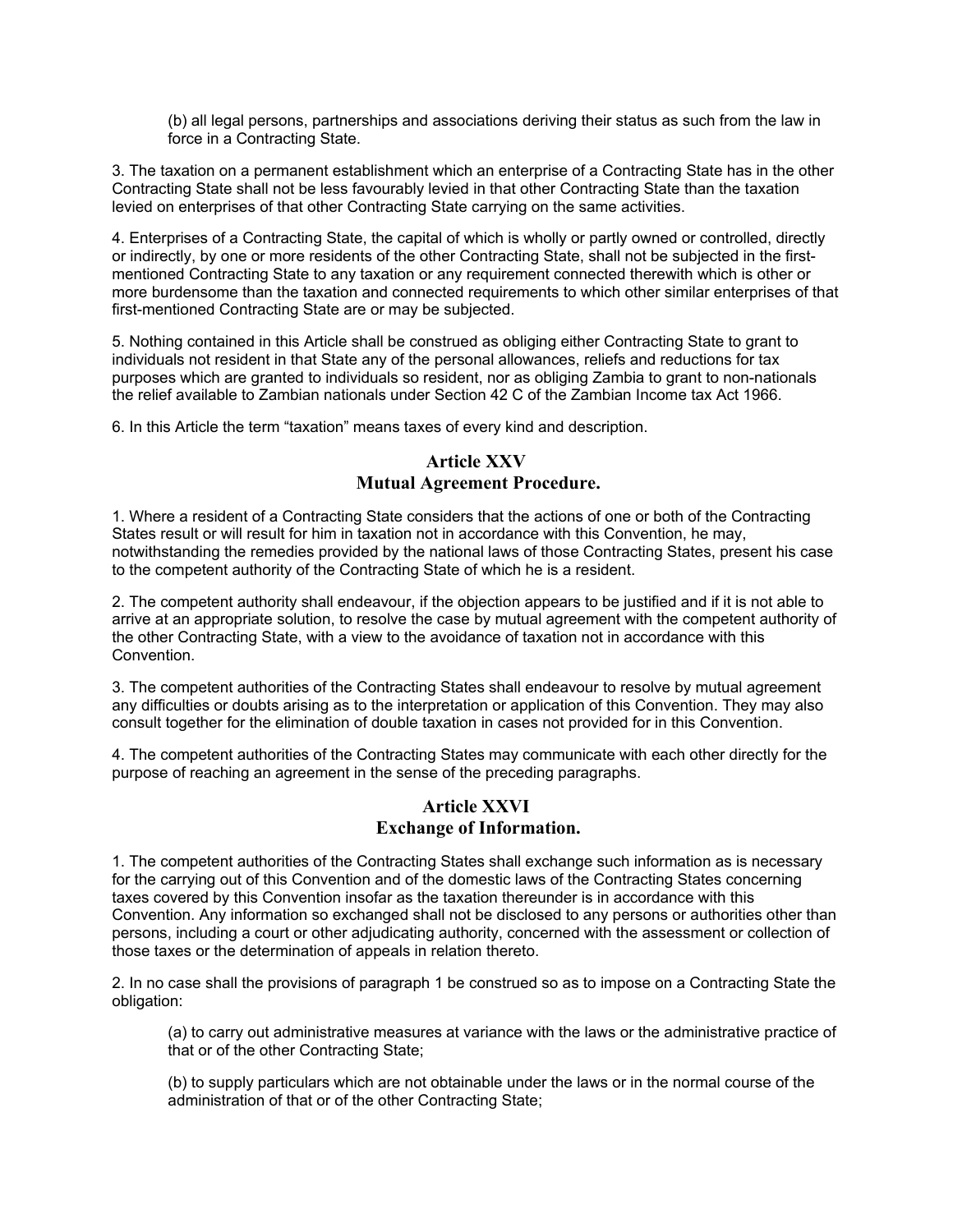(c) to supply information which would disclose any trade, business, industrial, commercial or professional secret or trade process, or information, the disclosure of which would be contrary to public policy.

#### **Article XXVII Diplomatic and Consular Officials.**

1. Nothing in this Convention shall affect the fiscal privileges of diplomatic or consular officials under the general rules of international law or under the provisions of special agreements.

2. Insofar as due to fiscal privileges granted to diplomatic or consular officials under the general rules of international law or under the provisions of special international treaties, income is not subject to tax in the receiving State, the right to tax shall be reserved to the sending State.

3. An individual who is a member of a diplomatic or consular mission (except honorary consuls) or permanent delegation of a Contracting State which is situated in the other Contracting State or a third State, shall for the purposes of this Convention be deemed to be a resident of the sending State if:

(a) he is not a national of the receiving State; and

(b) in accordance with international law he cannot be taxed in the receiving State on any income from sources outside that State.

# **Article XXVIII Territorial Extension.**

1. This Convention may be extended, either in its entirety or with any necessary modifications, to any area of the territory of Denmark which has expressly been excepted from the scope of this Convention under the provisions of sub-paragraph (b) of paragraph 1 of Article III, in which taxes are imposed, identical or substantially similar in character to those to which this Convention applies. Any such extension shall take effect from such date and subject to such modifications and conditions as may be specified and agreed between the Contracting States in notes to be exchanged through diplomatic channels or in any other manner in accordance with their constitutional procedures.

2. Unless otherwise agreed by both Contracting States, the termination of this Convention by one of the Contracting States under Article XXX shall also terminate the application of this Convention to any territory to which it has been extended under this Article.

## **Article XXIX Entry into Force.**

1. The Convention shall enter into force after the exchange of notes confirming that each of the Contracting States has completed the constitutional procedures required for such entry into force in the respective States and the Convention shall then have effect for the first time:

#### (a) in Zambia

as respects income for any charge year beginning on or after 1st April 1972;

(b) in Denmark

as respects income for any income year (charge year) beginning on or after 1st January 1972.

2. Upon the entry into force of this Convention, the Convention between the Government of Denmark and the Government of the United Kingdom of Great Britain and Northern Ireland for the Avoidance of Double Taxation and the Prevention of Fiscal Evasion with respect to Taxes on Income, signed at London on 27th March 1950 extended with certain modifications to the former Federation of Rhodesia and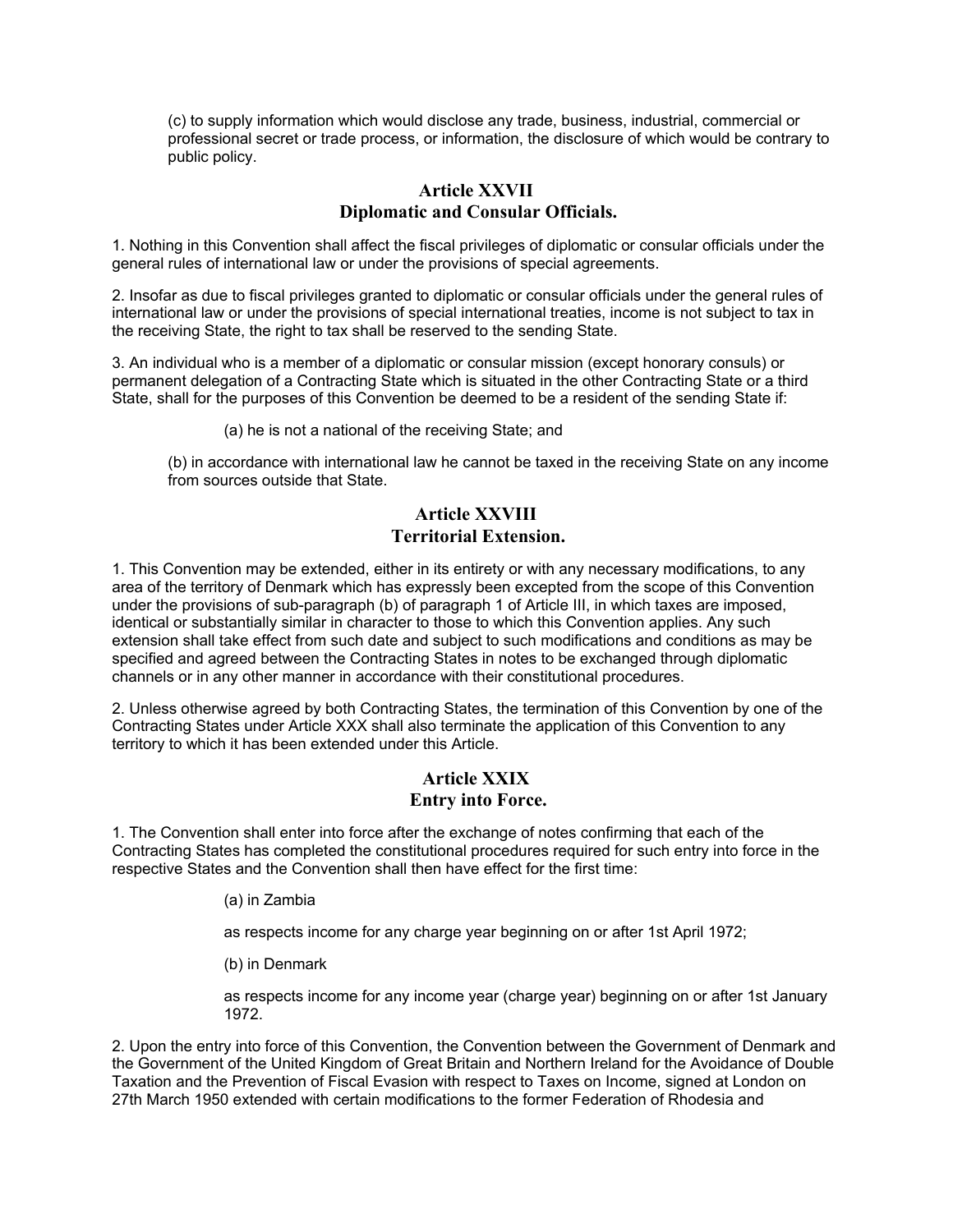Nyasaland by an Exchange of Notes, dated 17th January 1959, and to the former Protectorate of Northern Rhodesia by an Exchange of Notes, dated 21st January 1964, and continued by Zambia, shall cease to have effect.

## **Article XXX Termination.**

1. This Convention shall remain in force indefinitely, but either of the Contracting States may, on or before 30th June in any calendar year beginning after the expiration of a period of five years from the date of its entry into force, give to the other Contracting State, through diplomatic channels, written notice of termination.

2. In such event, the Convention shall cease to have effect:

#### (a) in Zambia

as respects income for any charge year beginning on or after 1st April of the calendar year following the year in which such notice is given;

(b) in Denmark

as respects income for any income year (charge year) beginning on or after 1st January of the calendar year following the year in which such notice is given.

In witness whereof the undersigned being duly authorised thereto have signed this Convention and have affixed thereto their seals.

Done at Lusaka this thirteenth day of September, 1973, in duplicate in the Danish and English languages, both texts being equally authentic.

> For the Government of the Kingdom of Denmark

E. Skov

 For the Government of the Republic of Zambia

J. M. Mwanakatwe

## **Final ProtocolSignatories: Denmark, Zambia Citations: 93 TNI 52-14; Doc 93-30388 Signed: September 13, 1973 In Force: October 18, 1974 Effective: In Denmark, from January 1, 1972. In Zambia, from April 1, 1972. See Article XXIX. Status: In Force Tax Analysts classification: Income**

At the moment of signing the Convention for the Avoidance of Double Taxation and the Prevention of Fiscal Evasion with respect to Taxes on Income, this day concluded between Denmark and Zambia, the undersigned Plenipotentiaries have agreed that the following provisions shall form an integral part of the Convention.